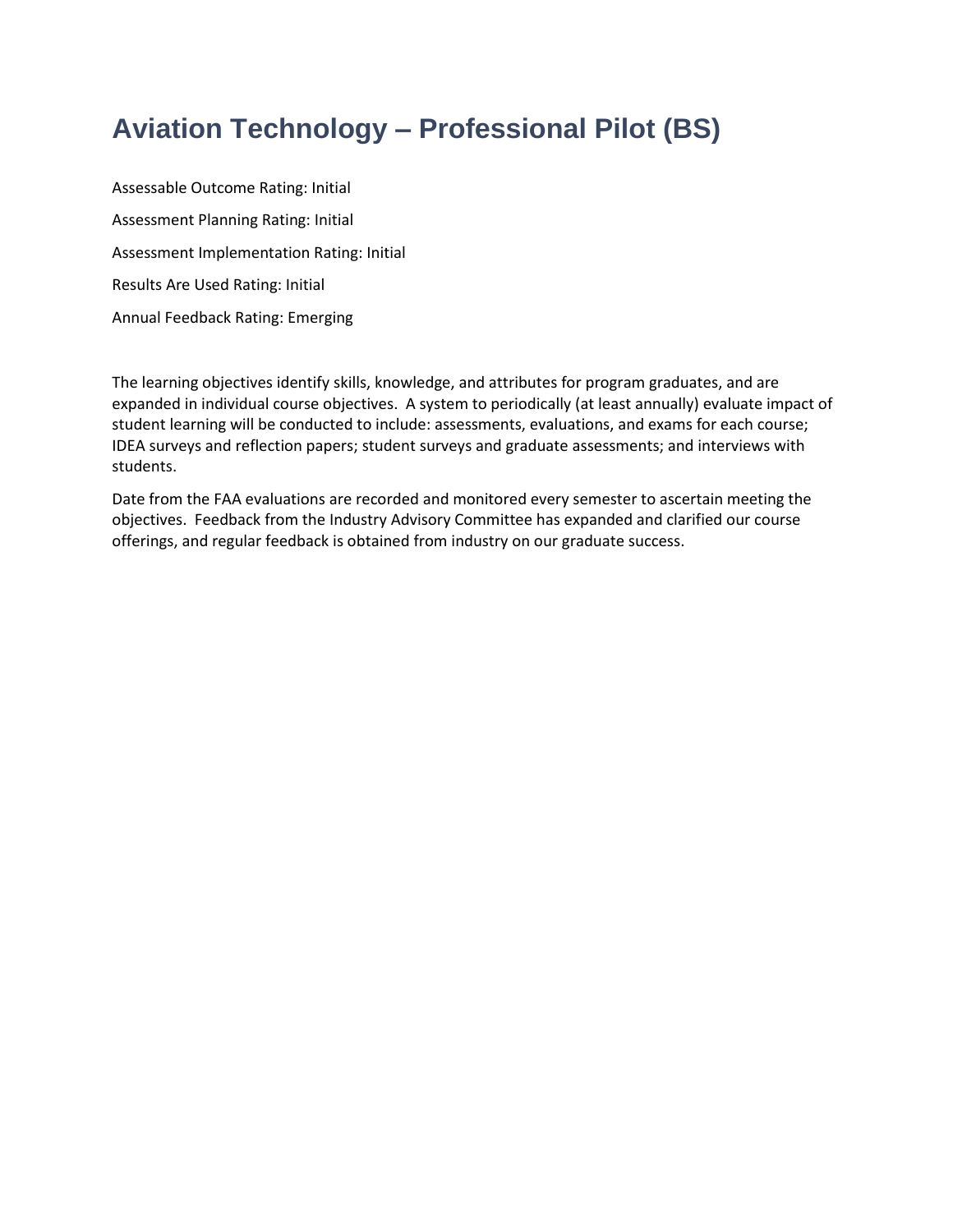# **Fixed Wing Emphasis**

### Learning Objectives

#### **Disciplinary Knowledge**

- 1. Demonstrate knowledge of the fundamental foundational areas of aviation science, to include aviation weather, human factors, and aerodynamics.
- 2. Explain the interrelationship of safety and security to the aviation profession.
- 3. Demonstrate understanding in the discipline of lifelong learning including staying current on regulations, being familiar with current events, and the ability to apply learning to emerging technologies in aviation.
- 4. Integrate knowledge from the various aviation disciplines to effectively conduct research on aviation case studies to apply concepts learned.
- 5. Integrate knowledge from basic physical sciences to applications in aviation sciences.
- 6. Complete appropriate FAA Pilot Certifications.
- 7. Demonstrate proficiency in preflight inspections, postflight duties, flight briefings, and safe operation of flight.

### **Skills and Career Competencies**

- 1. Explain Federal Aviation Administration certifications for aviation careers.
- 2. Communicate effectively in oral and written forms.
- 3. Use a computer for written work, presentations, and research.
- 4. Demonstrate proficiency in basic techniques of teamwork, leadership development, and self-management (to include health, fitness, and mental discipline) required of aviation professionals.